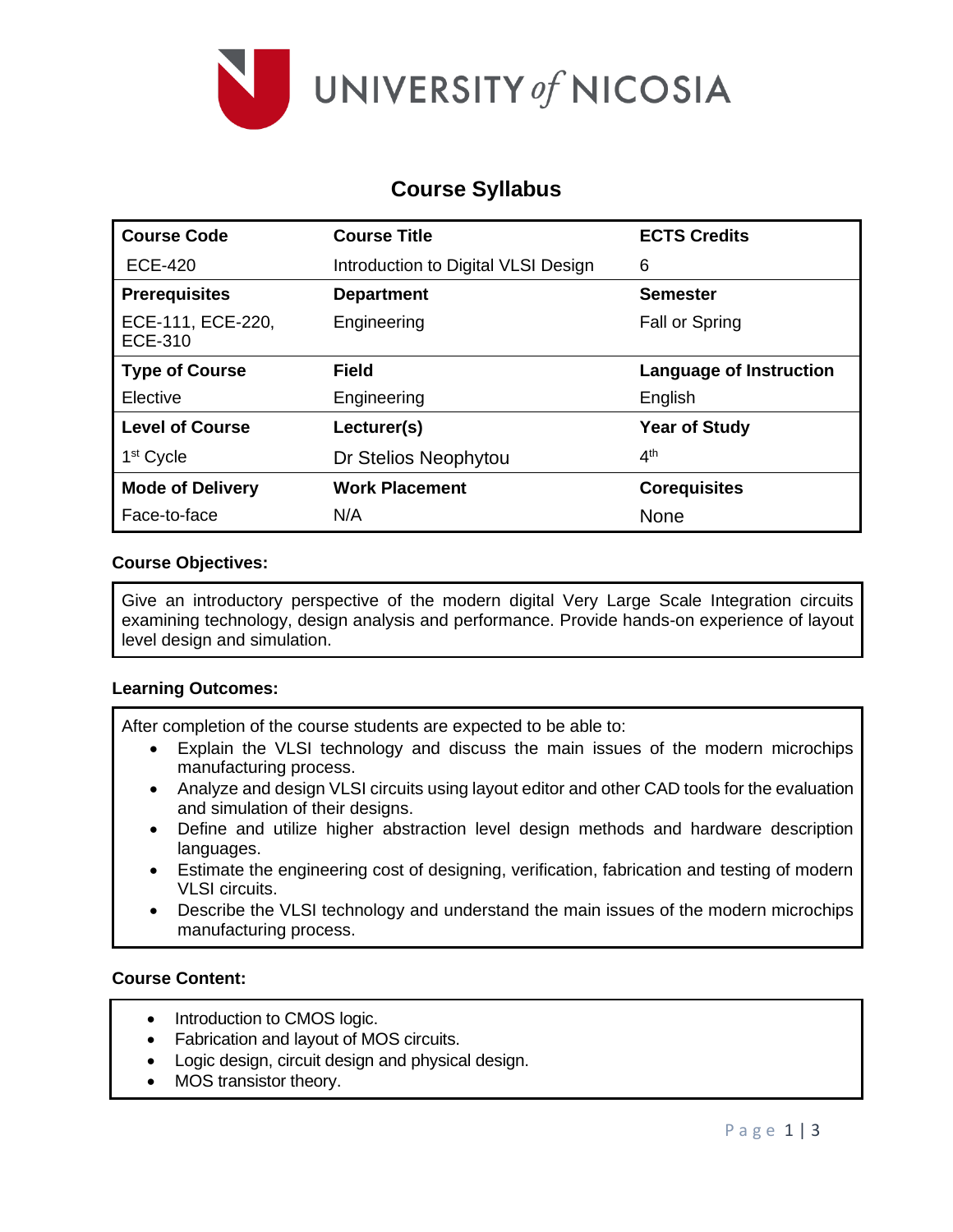

- Ideal and non-ideal I-V characteristics.
- DC transfer characteristics
- Switch Level RC delay models
- CMOS processing technologies
- Circuit Characterization and performance evaluation.
- Delay estimation using standard models.
- Logical effort and transistor sizing.
- Interconnect and wire engineering.
- Fundamentals of circuit simulation.
- Combinational MOS Logic Circuits.
- Circuit Families.
- Standard design strategies.
- Design methodologies.
- Design flow and economics.
- Principles of manufacturing testing and verification.
- Design for reliability.

## **Learning Activities and Teaching Methods:**

Lectures, Lab Presentations and Tutorials, Lab and Homework Assignments.

#### **Assessment Methods:**

Homework, Lab Reports, Mid-Term, Project, Final Exam.

## **Required Textbooks / Readings:**

| <b>Title</b>                   | Author(s)                                                                       | <b>Publisher</b> | Year | <b>ISBN</b>   |
|--------------------------------|---------------------------------------------------------------------------------|------------------|------|---------------|
| Neil Weste and<br>David Harris | <b>CMOS VLSI Design: A Circuits</b><br>and Systems Perspective (4th<br>Edition) | Pearson          | 2010 | 0-321-54774-8 |

#### **Recommended Textbooks / Readings:**

| <b>Title</b>                                               | Author(s)                                                                                          | <b>Publisher</b>  | Year | <b>ISBN</b> |
|------------------------------------------------------------|----------------------------------------------------------------------------------------------------|-------------------|------|-------------|
| J. M. Rabaey,<br>A. Chandrakasan,<br><b>B.</b> Nikolic     | Digital Integrated Circuits-A Design<br>Perspective (2 <sup>nd</sup> Edition)                      | Prentice-<br>Hall | 2003 |             |
| N. H. E. Weste,<br>K. Eshraghian,<br>M. J. Sebastian Smith | Principles of CMOS VLSI Design:<br>A Systems Perspective with<br>Verilog/VHDL Manual (2nd Edition) | Addison<br>Wesley | 1998 |             |
| D. A. Pucknell,<br>K. Eshraghian                           | <b>Basic VLSI Design</b>                                                                           | Prentice-<br>Hall | 1995 |             |